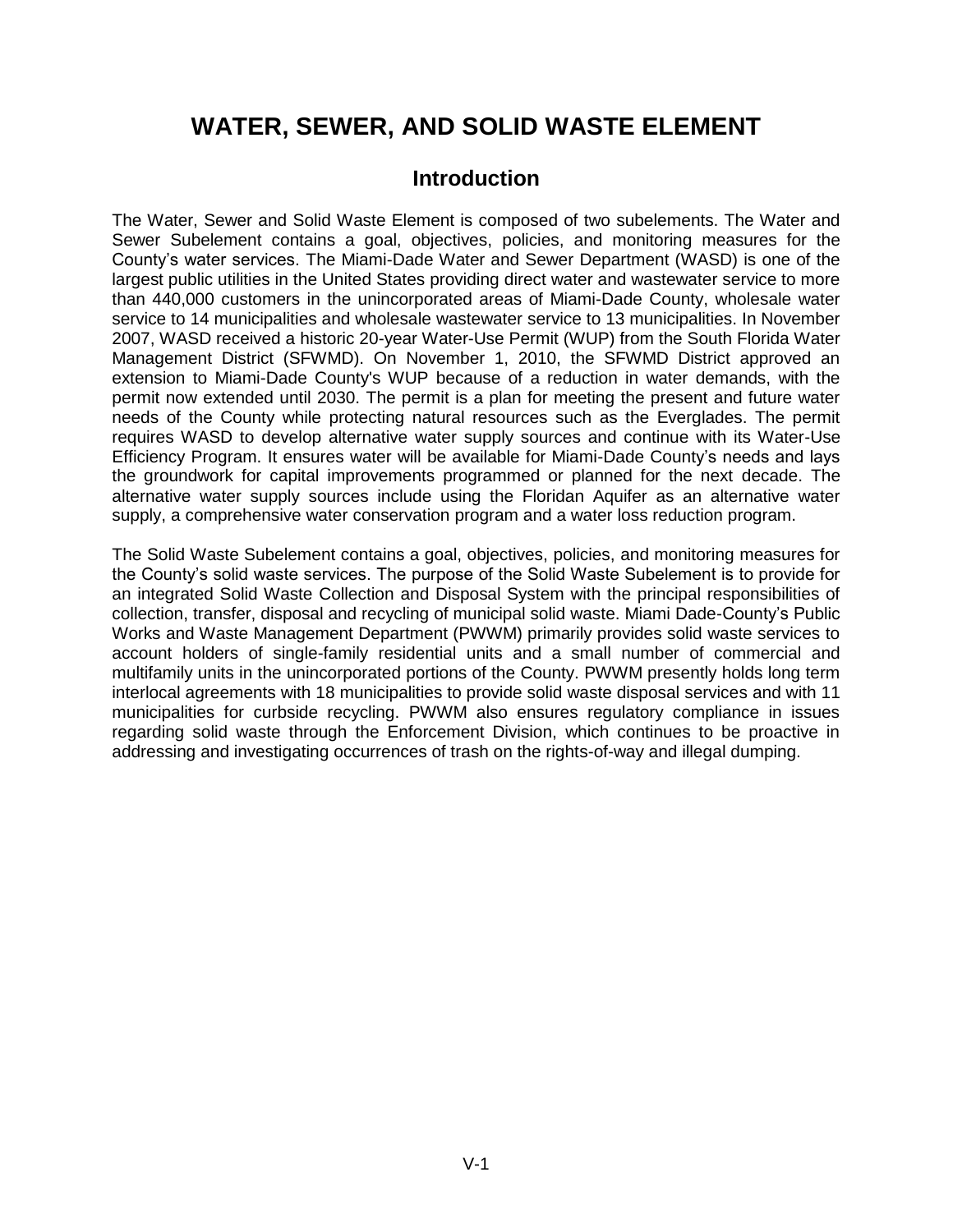#### **WATER AND SEWER SUBELEMENT**

## **GOAL**

**PROVIDE FOR POTABLE WATER, AND SANITARY SEWER FACILITIES WHICH MEET THE COUNTY'S NEEDS IN A MANNER THAT PROMOTES THE PUBLIC HEALTH, ENVIRONMENTAL PROTECTION, OPERATIONAL EFFICIENCY, CDMP-PLANNED LAND USE, AND ECONOMIC OPPORTUNITY.** 

## **Objective WS-1**

**In order to serve those areas where growth is encouraged and to discourage urban sprawl, the County shall plan and provide for potable water supply, and sanitary sewage disposal on a countywide basis in concert and in conformance with the future land use element of the comprehensive plan.**

- WS-1A. The area within the Urban Development Boundary of the adopted Land Use Plan Map shall have the first priority in providing potable water supply, and sanitary sewage disposal, and for committing financial resources to these services. Future development in the designated Urban Expansion Area shall have second priority in planning or investments for these services. Investments in public water and sewer service shall be avoided in those areas designated for Agriculture, Open Land, or Environmental Protection on the Land Use Plan map, except where essential to eliminate or prevent a threat to public health, safety, or welfare.
- WS-1B. All new uses within the Urban Development Boundary shall be connected to a public water supply. Exceptions may be provided for residential uses at a density no greater than two units per acre, where primary drinking water quality standards as specified in the Florida Administrative Code can be met without treatment and the groundwater is free from saltwater intrusion.
- WS-1C. Individual potable water supplies, including private wells, shall be considered interim facilities to be utilized only where no alternative public water supply is available and land use and water resources are suitable for an interim water supply. Such interim water supply systems shall be phased out as service becomes available from municipal or County supply.
- WS-1D. The County shall protect the integrity of groundwater within wellfield protection areas by strict adherence to the Wellfield Protection Ordinances, by rigorous enforcement of sanitary sewer requirements, hazardous waste prohibitions, land use restrictions, and all other applicable regulations, and by supporting system improvements which are designed to protect or enhance the raw water supply. Existing and future wellfields of exceptional quality, such as the Northwest Wellfield, shall be particularly addressed in the regulations to prevent degradation of water quality.
- WS-1E. Miami-Dade County shall use all legal and reasonable means to assure that any land use, which requires a variance from water, sewer, or environmental protection regulation of Miami-Dade County, is in conformance with the Land Use Plan map.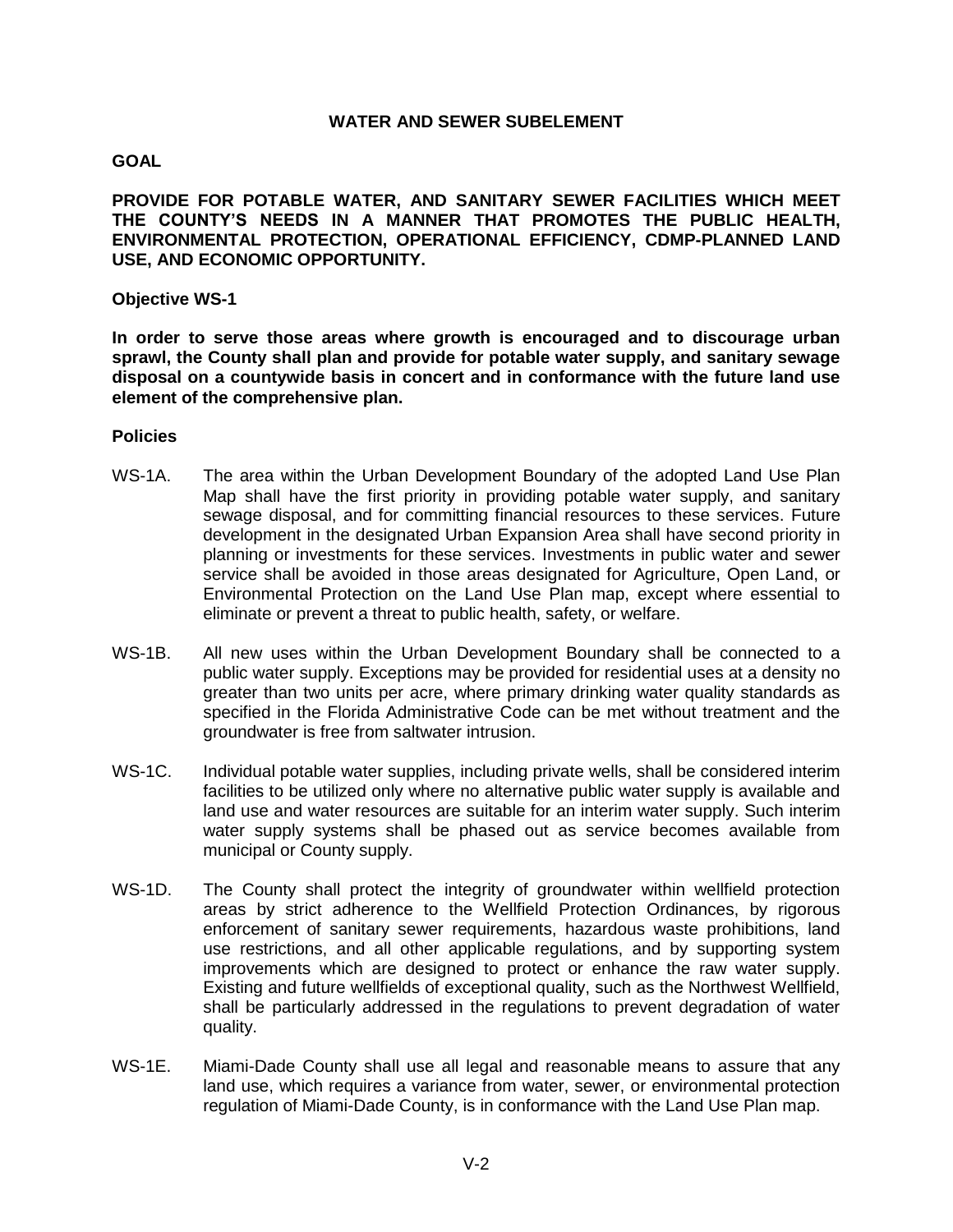- WS-1F. Miami-Dade County shall use all practical means to assure that land in the vicinity of water and wastewater treatment facilities is developed for a use that is compatible with the operation of said facilities. The County shall discourage changes to the Land Use Plan map or land development regulations, which would permit land uses that are incompatible with the continued operation or planned expansion of these facilities. Residential uses shall be considered incompatible with these public facilities where spillovers, particularly noise and odor, can reasonably be expected.
- WS-1G. Miami-Dade County shall continue to develop the Countywide water supply and sewage disposal systems by consolidating all existing systems, and by increasing the effectiveness and efficiency of existing public facilities to the maximum extent feasible.
- WS-1H. New water supply or wastewater collection lines should not be extended to provide service to land within areas designated Agriculture, Open Land, or Environmental Protection on the Land Use Plan map. New water or wastewater lines to serve land within these areas should be approved or required only where the absence of the facility would result in an imminent threat to public health or safety. The use of onsite facilities should be given priority consideration. In all cases, facilities should be sized only to service the area where the imminent threat would exist, to avoid inducing additional urban development in the area. This policy will not preclude federal, State or local long-range planning or design of facilities to serve areas within the Urban Development Boundary (UDB) or Urban Expansion Area (UEA). Public health and safety determinations will be made in accordance with Chapter 24 of the Code of Miami-Dade County (Environmental Protection) and Section 2- 103.20, et seq., (Water Supply for Fire Suppression) Code of Miami-Dade County.

## **The County will maintain procedures to ensure that any facility deficiencies are corrected and that adequate facility capacity will be available to meet future needs.**

- WS-2A. To assure adequate level of service, potable water and sanitary sewer facilities shall meet the following level of service standards:
	- 1) Potable Water Supply:
		- (a) The regional treatment system shall operate with a rated maximum daily capacity no less than 2 percent above the maximum daily flow for the preceding year, and an average daily capacity 2 percent above the average daily system demand for the preceding 5 years. The maximum daily flow shall be determined by calculating the average of the highest five single day flows for the previous 12 months.
		- (b) Water shall be delivered to users at a pressure no less than 20 pounds per square inch (psi) and no greater than 100 psi. Unless otherwise approved by the Miami-Dade Fire Rescue Department, minimum fire flows based on the land use served shall be maintained as follows: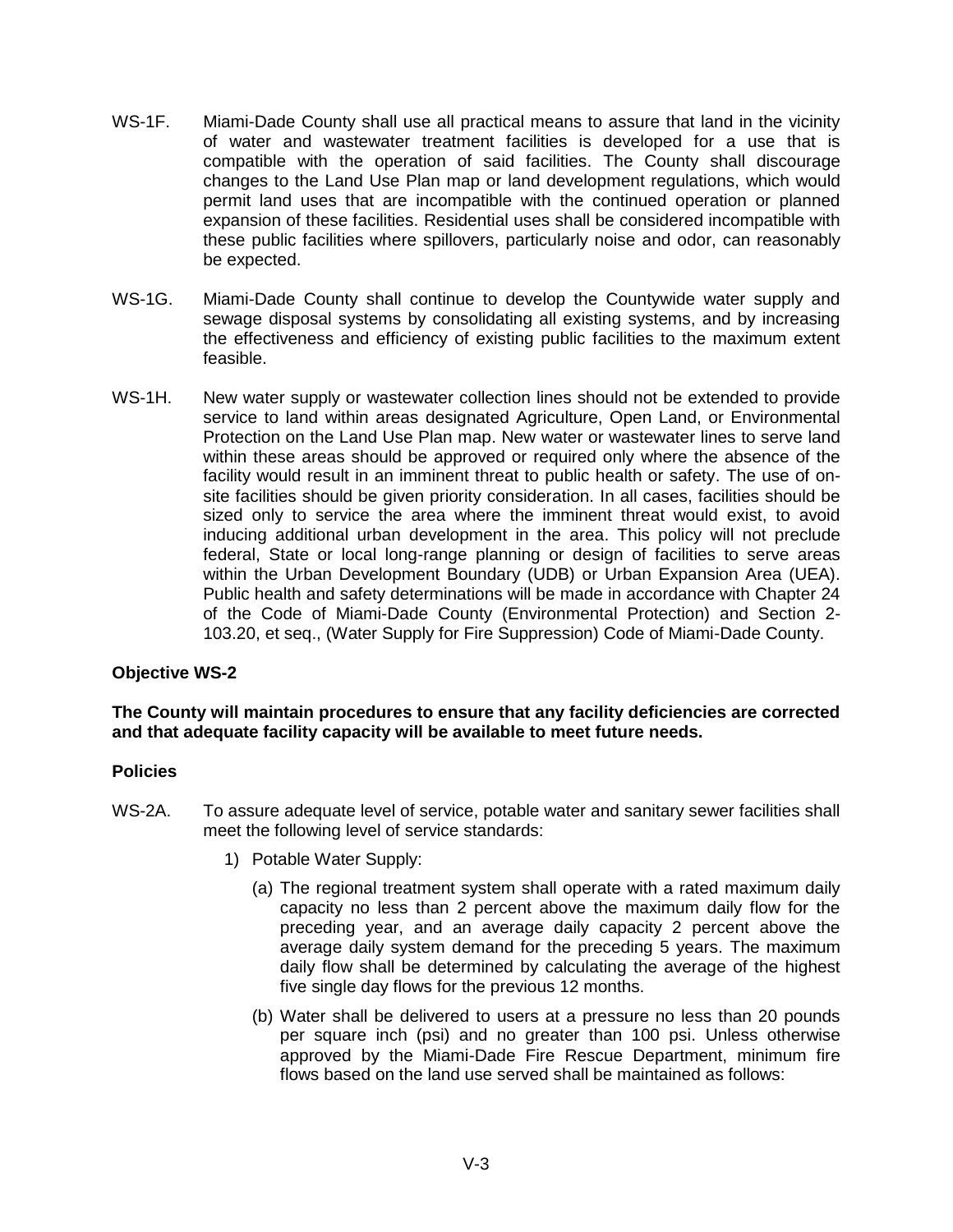| Land Use                                                             | Min. Fire Flow (gpm) |  |  |
|----------------------------------------------------------------------|----------------------|--|--|
| <b>Single Family Residential Estate</b>                              | 500                  |  |  |
| Single Family and Duplex; Residential on<br>minimum lots of 7,500 sf | 750                  |  |  |
| Multi-Family Residential;                                            | 1,500                |  |  |
| Semiprofessional Offices                                             |                      |  |  |
| Hospitals; Schools                                                   | 2,000                |  |  |
| <b>Business and Industry</b>                                         | 3,000                |  |  |

- (c) Water quality shall meet all federal, state, and County primary standards for potable water.
- (d) Countywide storage capacity for finished water shall equal no less than 15 percent of the Countywide average daily demand.
- 2) Sanitary Sewer:
	- (a) Regional wastewater treatment plants shall operate with a physical capacity of no less than the annual average daily sewage flow.
	- (b) Effluent discharged from wastewater treatment plants shall meet all federal, State, and County standards.
	- (c) The system shall maintain the capacity to collect and dispose of 102 percent of average daily sewage demand for the preceding 5 years.
- WS-2B. Except as provided by Objective WS-1 and the supporting policies, no development order authorizing new development or a significant expansion of an existing use shall be issued for any area of the County which is served by a potable water or sanitary sewer facility which does not meet the standards in Policy WS-2A or will not meet these standards concurrent with the completion of the development. In any case where the federal, state, or County standards referenced in Policy WS-2A are revised, a reasonable time for compliance with the new standards shall be allowed.
- WS-2C. Miami-Dade County shall maintain procedures and programs to monitor levels of service of each water supply, water treatment and wastewater treatment facility for use by agencies that issue development orders or permits. Such procedures may include the establishment of water and wastewater allocation processes to assure that adequate water supply, and water and wastewater transmission and treatment capacity is available prior to issuance of development orders or permits.
- WS-2D. All wastewater treatment operations will comply with federal and state regulations for overflows.
- WS-2E. Miami-Dade County shall continue and expand its current practice of installing oversize water and sewer mains and associated facilities in anticipation of future needs consistent with Land Use Element policies which affect the timing, staging, and location of future development, and shall require developers dedicating such facilities to the County to conform with this policy. All applications and proposed agreements for water and/or sewer extensions submitted to the Water and Sewer Department that are inside of and within 330 feet of the Urban Development Boundary and that may involve the installation of oversized water or sewer mains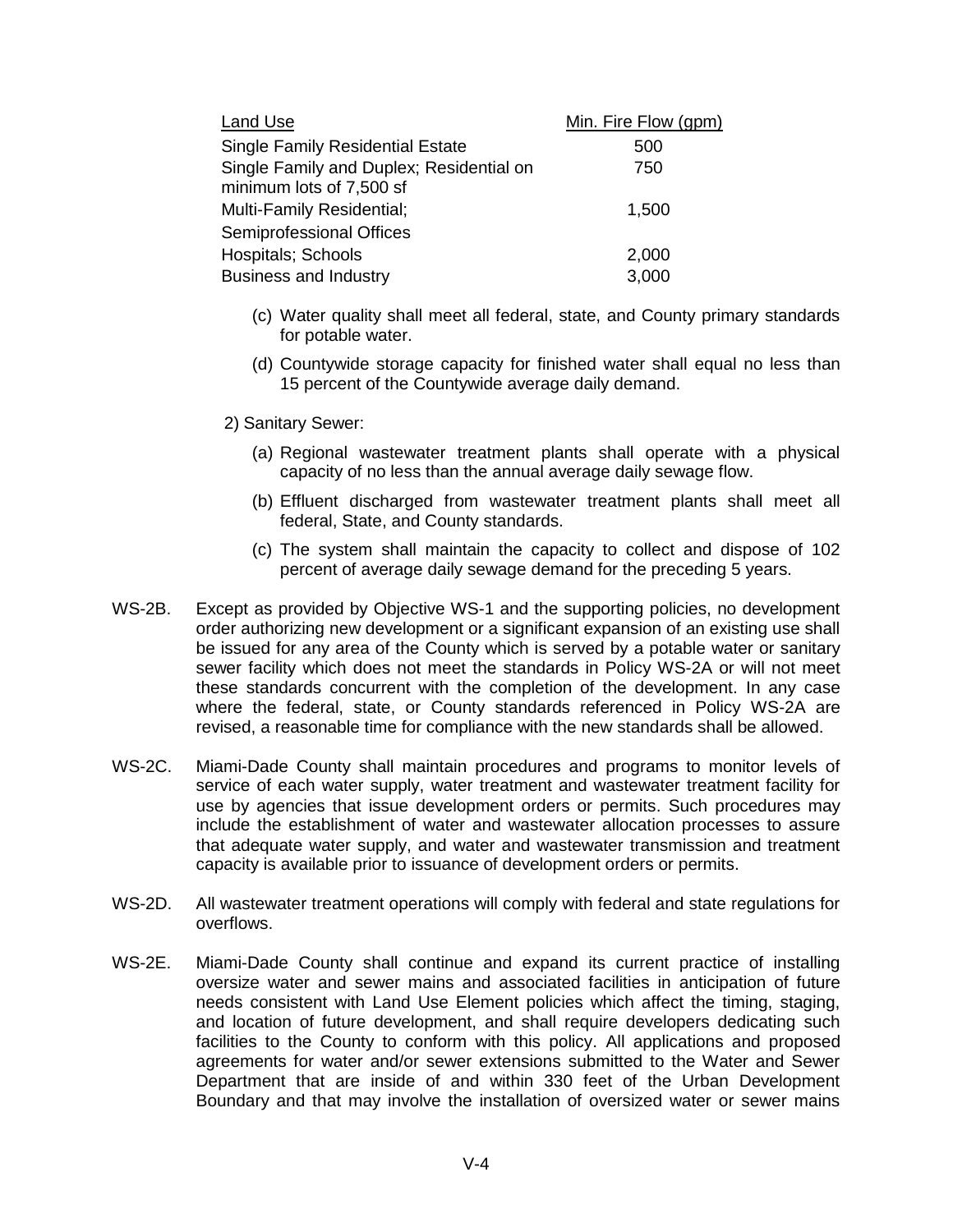shall be subject to additional review by a designated water and sewer review committee. The installation of oversized water and sewer mains will be consistent with engineering requirements to protect the public health and safety of the area residents and Land Use Element policies.

- WS-2F. The Miami-Dade Water and Sewer Department (WASD) shall continue the expansion of existing regional water and wastewater treatment plants to meet demand through the year 2035. The efficiency of existing plants will be increased wherever feasible to avoid building new plants.
- WS-2G. In order to further assure high water and sewer service standards throughout the County, the County should maintain countywide design standards for all improvements and extensions of water distribution and sewer collection systems.

## **Objective WS-3**

**The County will provide an adequate level of service for public facilities to meet both existing and projected needs as identified in this plan through implementation of those projects listed in the Capital Improvements Element. All improvements for replacement, expansion, or increase in capacity of facilities shall conform with the adopted policies of this Plan including level of service standards for the facilities.**

- WS-3A. Public facility improvements will be evaluated for funding in accordance with the following general criteria:
	- 1) Improvements necessary to protect the health, safety, and environmental integrity of the community, consistent with the policies of this Plan and applicable federal, state, and County regulatory requirements.
	- 2) Improvements necessary to meet any deficiencies that may exist in capacity or in performance. These include the retrofit of deteriorating facilities which fail or threaten to fail to meet health, safety, or environmental standards.
	- 3) Improvements extending service to previously unserved developed areas within the Urban Development Boundary.
	- 4) Improvements identified in adopted functional plans and addressing system details that are beyond the scope of the comprehensive plan for wastewater and potable water facilities, and that are consistent with the goals, objectives, and policies of the comprehensive plan.
	- 5) Cost-effective improvements to expand capacity, maximize operational efficiency, and increase productivity.
	- 6) In providing improvements to the potable water supply system, the following additional criteria shall also be considered:
		- (a) Improvements associated with the protection of existing and future wellfields identified in the Land Use Element.
		- (b) Elimination of fire flow deficiencies, and otherwise improving system pressures.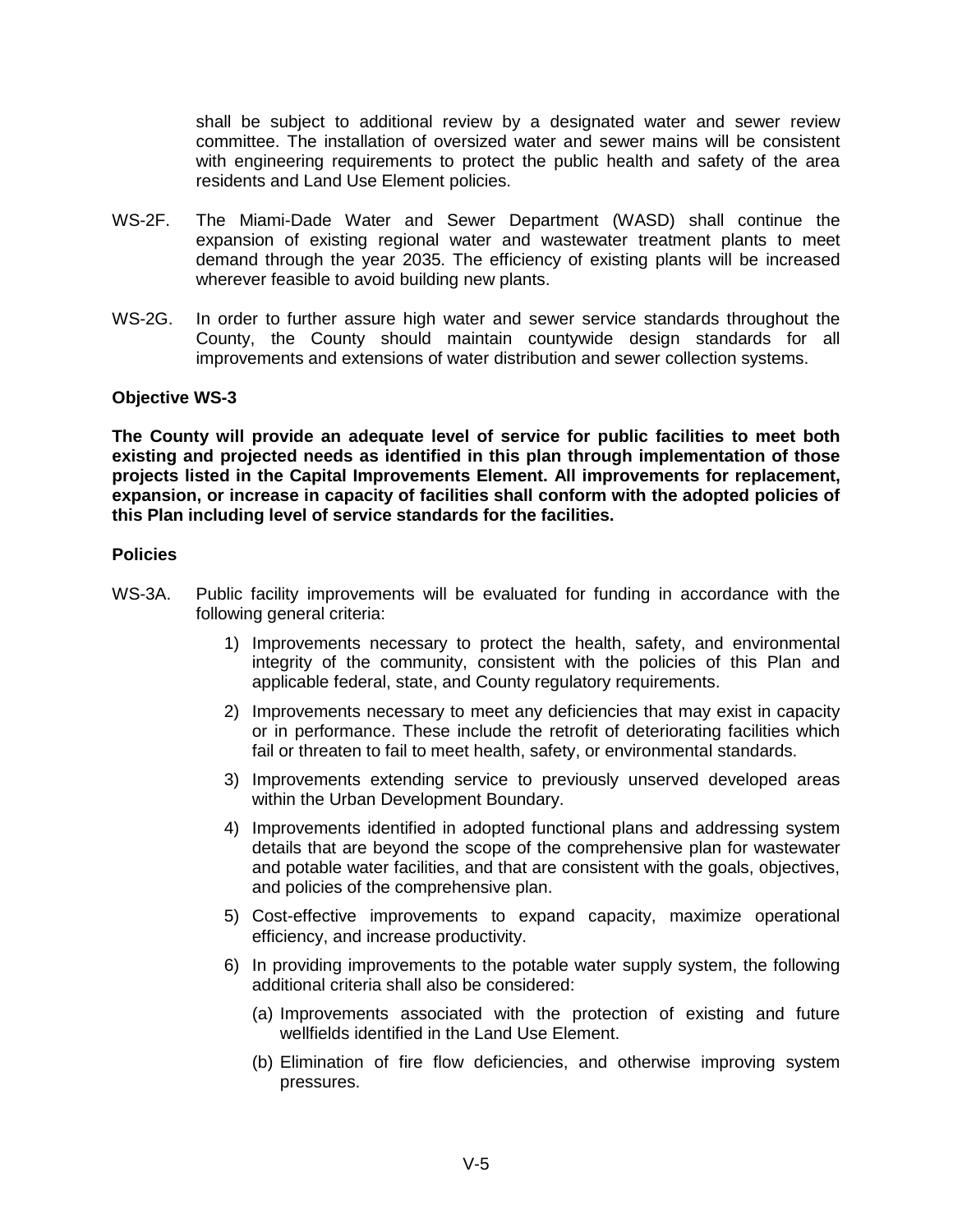- (c) Connection of all County-owned facilities and expansion of capacity at regional facilities to accommodate these connections.
- (d) Provision of water supply capacity to existing development and redevelopment.
- (e) Provision of water supply capacity to new development.
- (f) Development of a new wellfield or other facilities to provide supplemental water supply.
- 7) In providing for improvements to the sanitary sewer collection system, the following additional criteria shall also be considered:
	- (a) Location within a public water supply wellfield protection zone.
	- (b) Potential for the disposal of waste other than domestic waste.
	- (c) Designation on the Land Use Plan map for a use more intense than estate density residential.
	- (d) Potential for impacts on existing private wells.
	- (e) Location within areas of low land elevation in conjunction with high water table.
	- (f) Locations with poor soil conditions.
	- (g) Proximity to existing sewer mains.
- WS-3B. Potable water supply and sanitary sewage facility improvements will be undertaken in conformity with the schedule included in the Capital Improvements Element.
- WS-3C. All potable water supply and sanitary sewerage improvement projects will be undertaken in accordance with applicable state, federal, and County environmental regulations.
- WS-3D. Improve the administration of planning and development activity, and coordinate significant private and public planning activities in Miami-Dade County. Miami-Dade County shall maintain procedures and requirements to assure that all development, regardless of size, contributes its proportionate share of the cost of providing water and sewer facilities necessary to accommodate the impact of the proposed development.
- WS-3E. Fully implement wastewater system improvements pledged in agreements made between Miami-Dade County, the Florida Department of Environmental Protection and the United States Environmental Protection Agency, maintain a regular and ongoing program for inspection and repair of existing sewers, and maintain a schedule for the rehabilitation or replacement of substandard collector systems.
- WS-3F. The Miami-Dade County Water, Wastewater, and Reuse Integrated Master Plan, the primary vehicle for planning for water, sewer, and reuse facilities, shall continue to be updated on a regular basis. The integrated Master Plan shall include initiatives to address climate change and sea level rise that would impact the water and sewer infrastructure and drinking water supplies.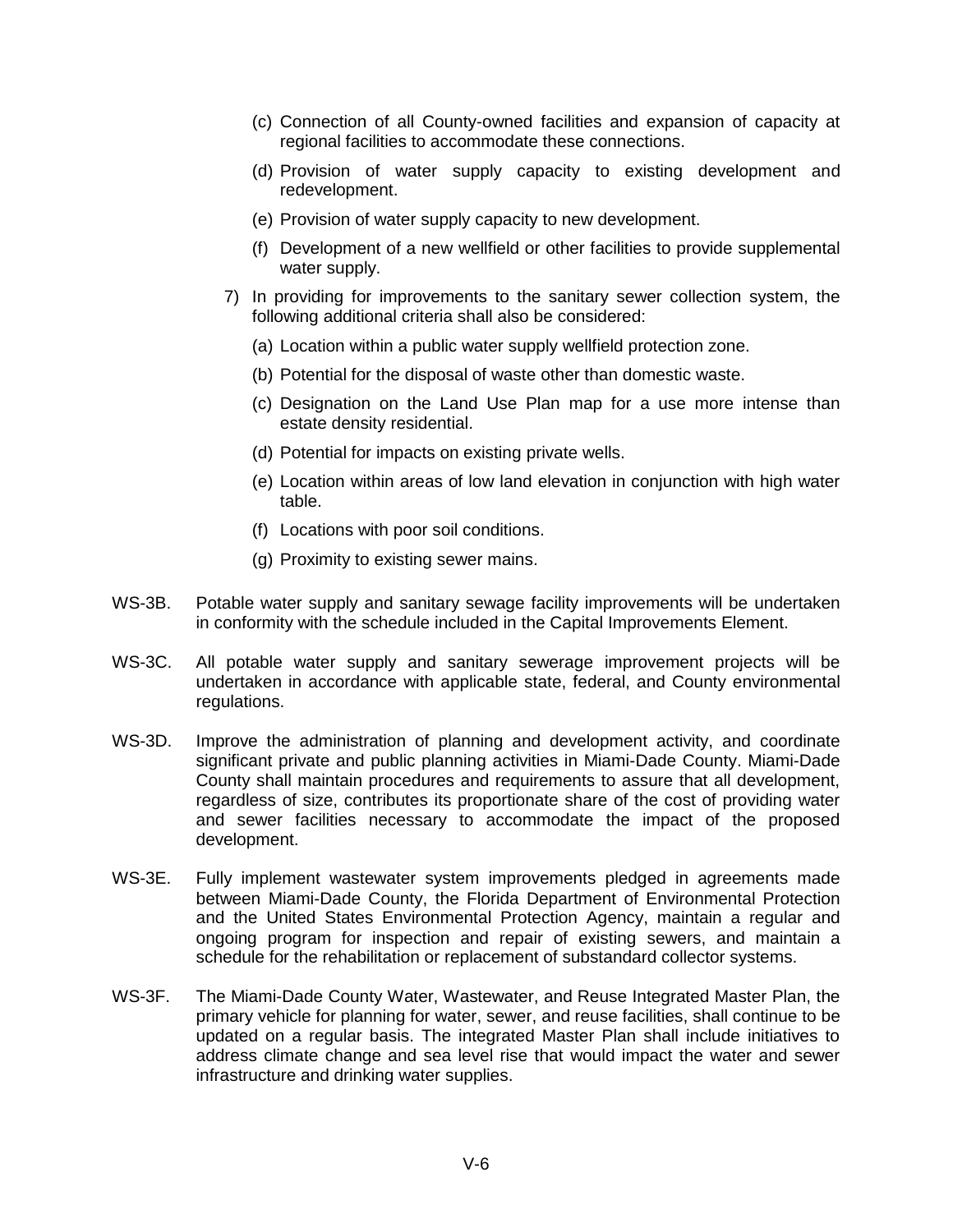**Miami-Dade County shall protect the health of its residents and preserve its environmental integrity by reducing the proportion of residences and commercial establishments within the County using private wastewater treatment facilities. Miami-Dade County shall discourage the new or continued use of such facilities through the strict application of the CDMP and land development regulations**.

- WS-4A. Interim wastewater treatment plants shall be permitted only where no sewer connection is available upon consideration and approval, on a case-by-case basis, by the Environmental Quality Control Board (EQCB) at a public hearing. In evaluating permit requests the EQCB shall consider alternative methods of sewage disposal, environmental suitability, risks to wellfield and potable water supplies, impacts on proximate land uses, the potential for creating a present or future nuisance, and conformance of requested use with Land Use Element of the Comprehensive Development Master Plan (CDMP). Within the Urban Development Boundary, interim wastewater treatment facilities should be permitted for commercial uses only where a special taxing district for sewers has been approved.
- WS-4B. Interim wastewater treatment plants within the Urban Development Boundary shall continue to be phased out as sewer service becomes available, with highest priority given to phasing out existing industrial wastewater plants in accord with regulations and procedures established by the Board of County Commissioners. The Division of Environmental Resources Management shall use its administrative, enforcement, and permitting authority to implement these regulations.
- WS-4C. Within the Urban Development Boundary, Miami-Dade County shall strongly discourage the use of septic tanks. Throughout the County, additional septic tanks should not be permitted for the disposal or discharge of industrial or other nondomestic waste nor should they be permitted where seasonally high water table will impair proper functioning. Septic tanks should be avoided in wellfield protection areas or where private wells are in use. Under the regulations and procedures established by the Board of County Commissioners, septic tanks may be permitted outside of the Urban Development Boundary and where connection to a public sewer is not feasible.
- WS-4D. Anywhere that the use of existing private wells, interim wastewater treatment plants, or septic tanks pose a threat to the public health or the environmental integrity of Miami-Dade County, the County shall assert its authority to create a special taxing district to finance connections to the public water supply or to the public sewer system.
- WS-4E. Miami-Dade County shall encourage the use of special taxing districts to eliminate the use of septic tanks and private wells within the Urban Development Boundary.
- WS-4F. Miami-Dade County shall take all necessary steps to ensure compliance with the 1994 Grease Trap Ordinance to prevent the build-up of grease in the sewer collection system that could result in sewer backups and overflow.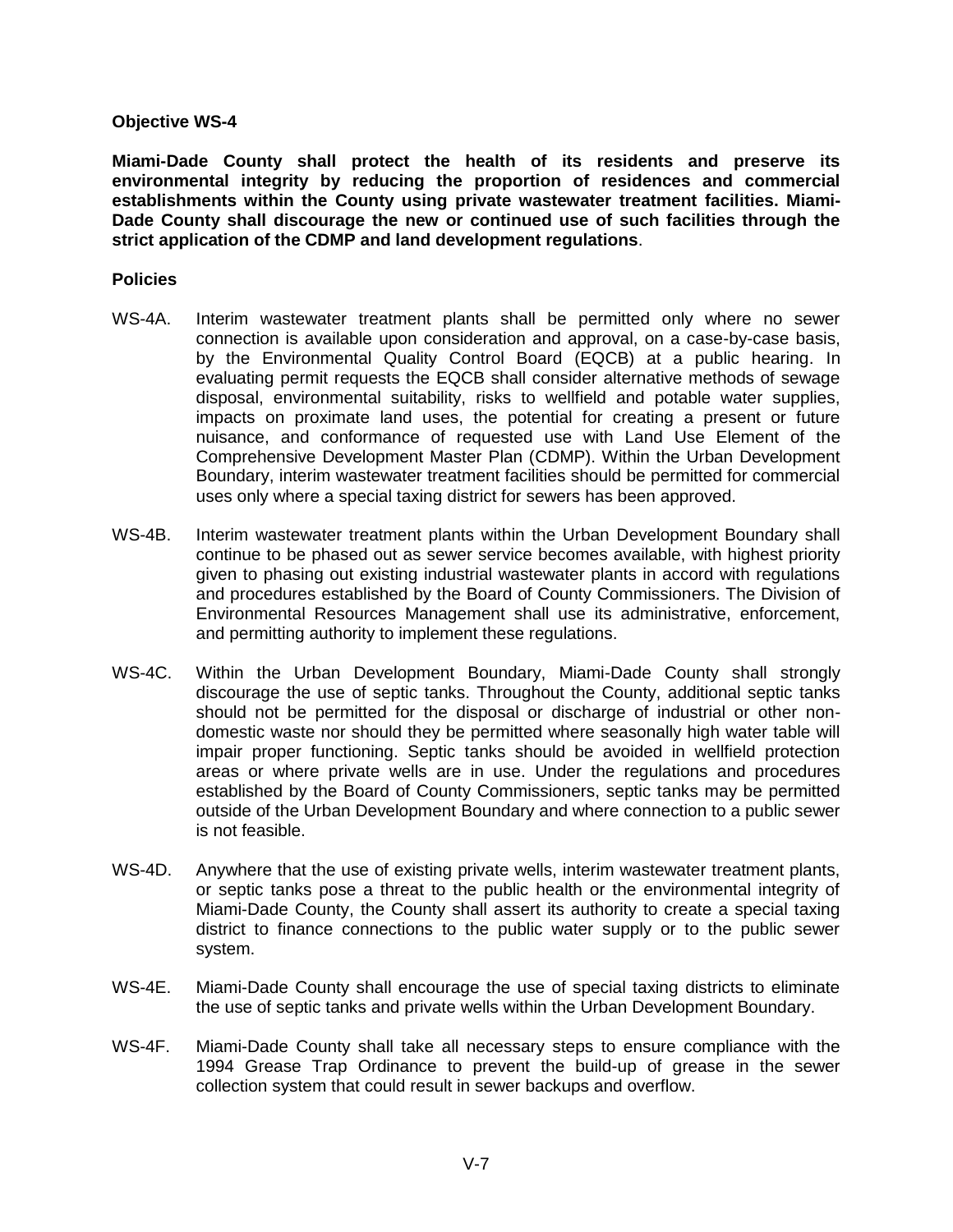- WS-4G. It is the policy of the County to mandate the connection of existing developments to the regional wastewater system upon extension of the wastewater collection system proximate to said developments. However, the County shall not require connections to be made in areas with gravity systems that are surcharged at any time of the day, for more than 30 days per year. Connections will not be required if the system is subject to overflows, discharge or exfiltration of sewage at any time during the year under any storm event of five years or less.
- WS-4H. Miami-Dade County shall coordinate with municipalities and the State of Florida to monitor existing septic tanks that are currently at risk of malfunctioning due to high groundwater levels or flooding and shall develop and implement programs to abandon these systems and/or connect users to the public sewer system. The County shall also identify which systems will be adversely impacted by projected sea level rise and additional storm surge associated with climate change and shall plan to target those systems to protect public health, natural resources, and the region's tourism industry.

**Develop and implement a comprehensive water conservation program to ensure that a sufficient, economical supply of fresh water is available to meet current and future demand for potable water without degrading the environment.**

- WS-5A. All potable water distribution systems shall reduce unaccounted for water loss to less than 10 percent of the water entering the system.
- WS-5B. Where feasible, all potable water treatment plants and sewage treatment plants shall adopt methods which reuse water that would otherwise be consumed in the treatment process.
- WS-5C. Miami-Dade County shall seek to reduce potable water consumption by domestic, industrial and institutional consumers through the continued examination and implementation of incentives such as conservation season and marginal cost-based rate structures.
- WS-5D. Promote an educational program for residential, commercial and industrial consumers which will discourage waste and conserve water.
- WS-5E. Enforce requirements, and establish new requirements and procedures, as needed, to assure that high efficiency plumbing fixtures are used in all new residential and commercial structures in accordance with Section 8-31 of the Miami-Dade County Code and in conjunction with the permitted renovations in the Florida Building Code. Improved procedures for plumbing inspections and mechanisms for approving products for installation shall be considered.
- WS-5F. Miami-Dade County shall take all necessary steps to ensure that all future development shall comply with the landscape standards in Sections 18-A and 18-B of Miami-Dade County Code.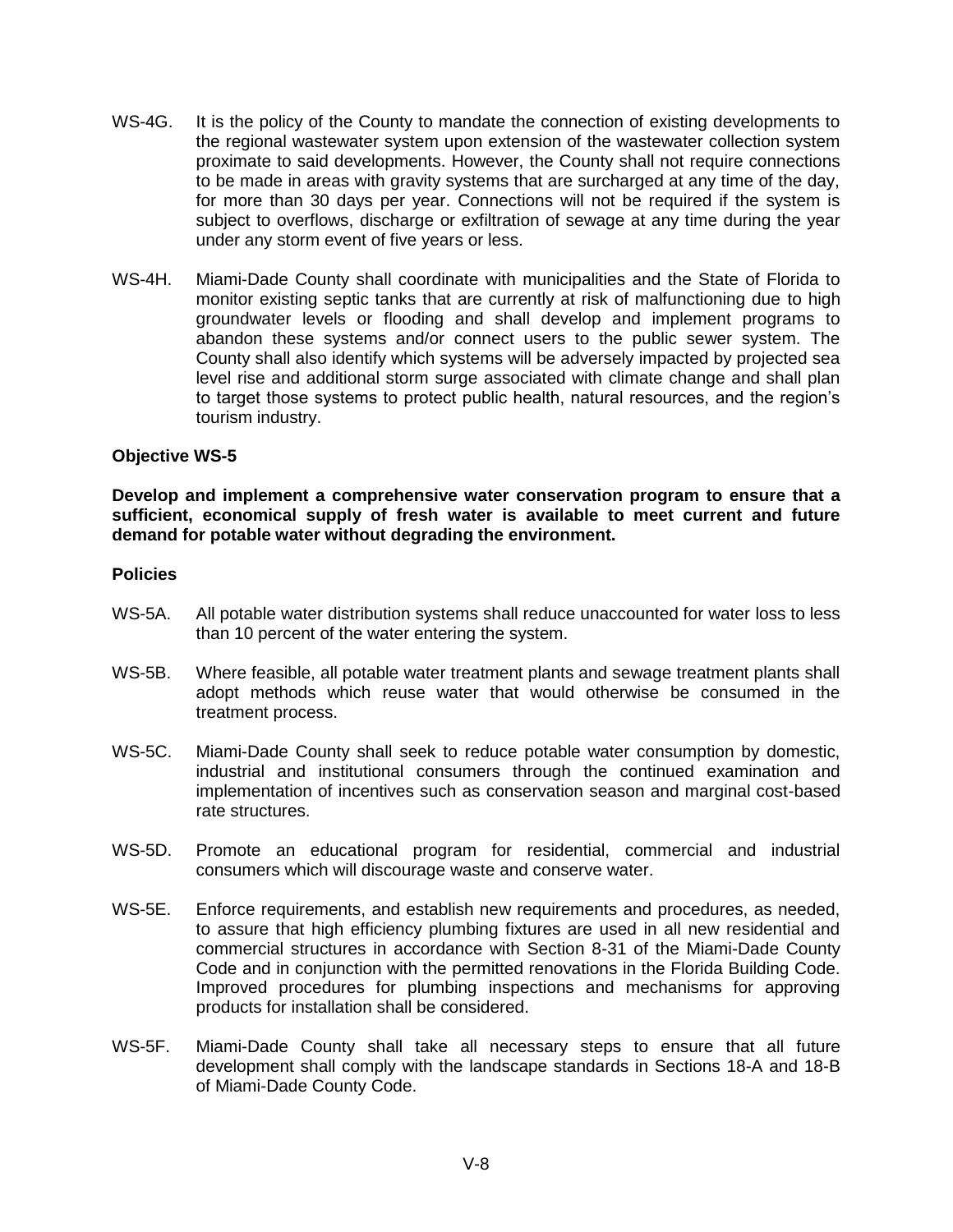**Miami-Dade County shall undertake timely efforts to expand traditional sources of raw water and develop new alternative raw water sources and projects to meet the County's water supply needs.**

- WS-6A. Miami-Dade County shall continue to utilize, expand and pursue the development of new potable water wellfields and alternative water supplies to meet the County's existing and future water supply needs. After 2013, Miami-Dade County will meet all water supply demands associated with new growth from alternative water supply sources, which may include: withdrawals from the Floridan Aquifer, implementation of water conservation methods, and development of reclaimed and wastewater reuse strategies.
- WS-6B. Miami-Dade County shall take the steps necessary to assure that all viable potable water wellfields in the County remain available for use and possible future expansion. Such steps may include, but shall not be limited to, the renewal of withdrawal permits and the extension of the County's wellfield protection measures.
- WS-6C. Miami-Dade County shall continue to implement Aquifer Storage and Recovery (ASR) techniques as a method of increasing supplies to the extent that such techniques have been established to be safe, feasible, and compatible with the protection of natural ecosystems.
- WS-6D. In the development of its future potable water supplies, Miami-Dade County shall, to the maximum extent feasible, utilize methods which preserve the integrity of the Biscayne Aquifer, protect the quality of surface water and related ecosystems, consider and are compatible with the South Florida Water Management District's Lower East Coast Regional Water Supply Plan and the current Water Use Permit, and comply with the land use and environmental protection policies of the Miami-Dade County CDMP, the Strategic Regional Policy Plan for South Florida, and the State Comprehensive Plan.
- WS-6E. Miami-Dade County shall develop and implement reclaimed water use strategies to augment the water supplies of the Biscayne Aquifer as wastewater reuse reduces withdrawals from the aquifer in addition to recharging the aquifer. The Miami-Dade Water and Sewer Department shall be responsible for implementing any reuse that is deemed by the County to be economically feasible as specified in the County's Water Use Permit. Miami-Dade County will continue to participate in pilot projects that are a part of the Comprehensive Everglades Restoration Plan (CERP). If feasible, the County, in cooperation with state and federal agencies, will utilize the results of any pilot programs participated in to develop future large-scale water reuse projects.
- WS-6F. It is the policy of Miami-Dade County that the distribution of potable water from the proposed reverse osmosis water treatment plant located in proximity to the area encompassing Application No. 5 in the April 2005-2006 CDMP Cycle [area bounded by NW 154 Street on the south, NW 97 Avenue on the east, and the Homestead Extension of the Florida Turnpike (HEFT) on the northwest], using the Floridan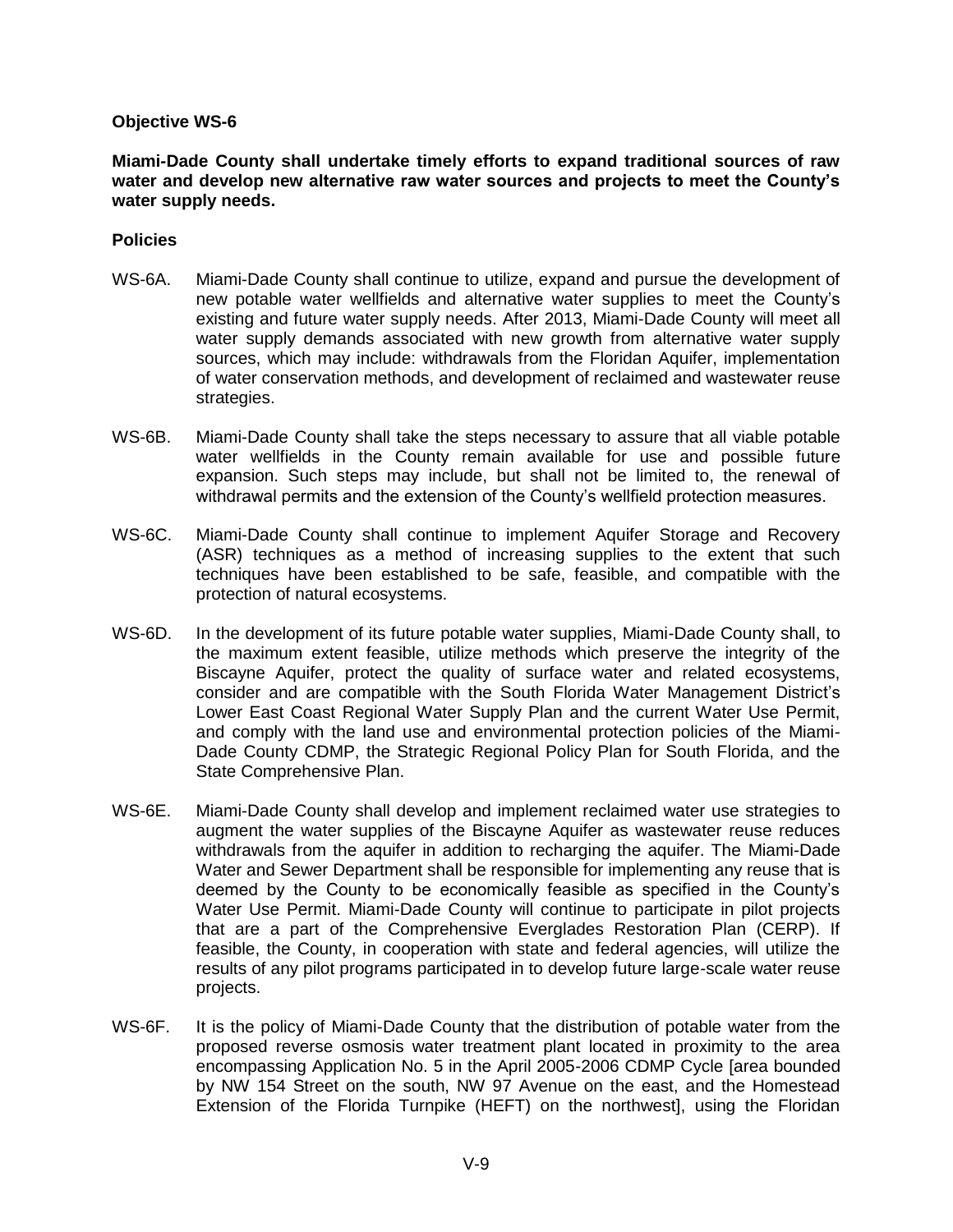Aquifer as its source, shall be dedicated first to satisfying the total potable water demand from development of the site of Application No. 5. In no event shall a Certificate of Occupancy (CO) for development in the area encompassed by Application No. 5 be issued until it is served by the proposed reverse osmosis water treatment plant or by another water supply source authorized under the County's Consumptive Use Permit from the South Florida Water Management District or as otherwise agreed upon with the District and incorporated into the County's CIE Schedules of Improvements.

## **Objective WS-7**

**Miami-Dade County shall create a Water Supply Facilities Work Plan that identifies and develops those water supply projects necessary to meet the County's projected water demands for a 20-year period.**

- WS-7A. The Miami-Dade County Water Supply Facilities Work Plan (Work Plan), as prepared by the Miami-Dade County Water and Sewer Department and adopted by the Miami-Dade County Board of County Commissioners in February 2015, is incorporated by reference into the CDMP. This document is designed to: assess current and projected potable water demands; evaluate the sources and capacities of available water supplies; and, identify those water supply projects, using all available technologies, necessary to meet the County's water demands for a 20-year period. The Work Plan shall remain consistent with the County's Water Use Permit renewals and with the goals of the South Florida Water Management District's *Lower East Coast Regional Water Supply Plan.* The Work Plan will be updated, at a minimum, every 5-years and within 18 months after the South Florida Water Management District's approval of an updated *Lower East Coast Regional Water Supply Plan*. Updates to the water supply facilities necessary to satisfy projected water demands shall be provided to the South Florida Water Management District in the Annual Lower East Coast Progress Report. The Work Plan shall address climate change and sea level rise that may impact the potable water infrastructure and sources. The potable water supply facilities necessary to satisfy projected water demands during the 2014-2033 period are shown in Table 1, below.
- WS-7B. The County shall consider the most recent approved version of South Florida Water Management District's *Lower East Coast Regional Water Supply Plan* in developing and updating its 20-Year Work Plan.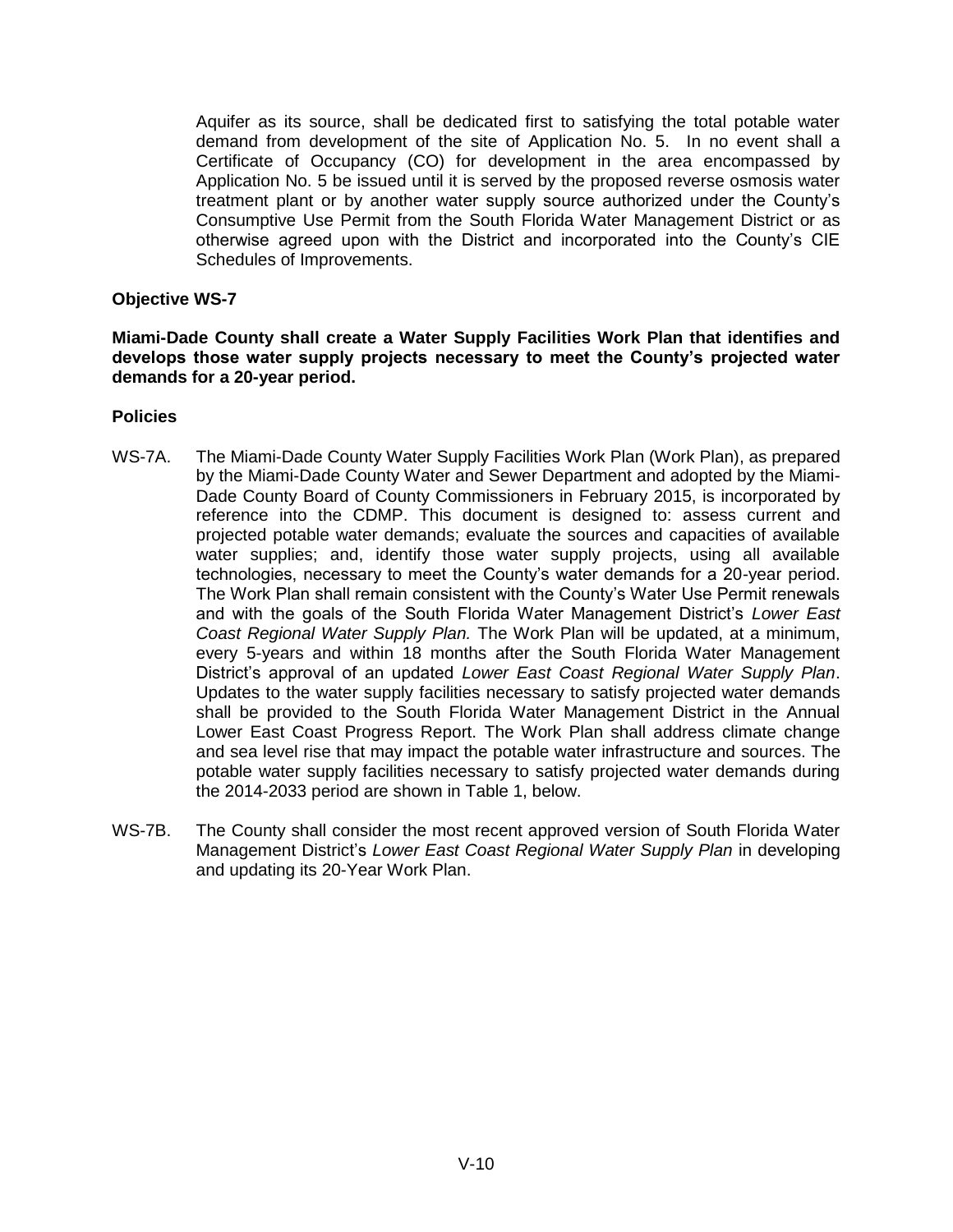| Table 1<br><b>Alternative Water Supply Projects 2014-2033</b> |                                                          |                                                                                                                                                                                                                                                                                                                                                                                                                                                                                                                                                                                                          |                                  |        |  |
|---------------------------------------------------------------|----------------------------------------------------------|----------------------------------------------------------------------------------------------------------------------------------------------------------------------------------------------------------------------------------------------------------------------------------------------------------------------------------------------------------------------------------------------------------------------------------------------------------------------------------------------------------------------------------------------------------------------------------------------------------|----------------------------------|--------|--|
|                                                               |                                                          |                                                                                                                                                                                                                                                                                                                                                                                                                                                                                                                                                                                                          |                                  |        |  |
| <b>Alternative Water Supply Projects</b>                      |                                                          |                                                                                                                                                                                                                                                                                                                                                                                                                                                                                                                                                                                                          |                                  |        |  |
| 1077                                                          | South Miami Heights WTP<br>and Wellfield (20 MGD)        | Reverse osmosis and ultra-filtration membranes<br>provide treatment of 20 MGD of finished water<br>from the Biscayne/Floridan aquifers from 13 wells.                                                                                                                                                                                                                                                                                                                                                                                                                                                    | 2020                             | 169.13 |  |
| 1080                                                          | Hialeah Floridan Aquifer<br>R.O. WTP<br>Phase 1 (10 MGD) | A new upper Floridan aquifer reverse osmosis<br>water treatment plant is to be constructed in the<br>northern part of the County (i.e., Hialeah). The<br>WTP will directly utilize the Floridan Aquifer as the<br>alternative water supply using the RO treatment to<br>remove salt. The City and the County will be equal<br>partners in funding the project. Estimated cost is<br>based on total project cost. The Hialeah RO WTP<br>has a capacity to produce 7.5 MGD of finished<br>water. An additional 2.5 MGD will be available in<br>2015 upon construction completion of 4 additional<br>wells. | 2014 (7.5 MGD)<br>2015 (2.5 MGD) | 92.4   |  |

 $\overline{a}$ 

<sup>1</sup> Project Numbers based on adopted FY 2014-2015 budget.

<sup>&</sup>lt;sup>2</sup> Alternative Water Supply projects and construction completion dates based on the June 2014 proposed modification to the current Water Use Permit issued by SFWMD on July 16, 2012.

 $3$  Estimated cost based on adopted FY 2014-2015 budget. The estimated cost for the Hialeah RO WTP is based on total project cost. The City and the County will be equal partners in funding the project. MDWASD's share of the total cost is \$46.17 million.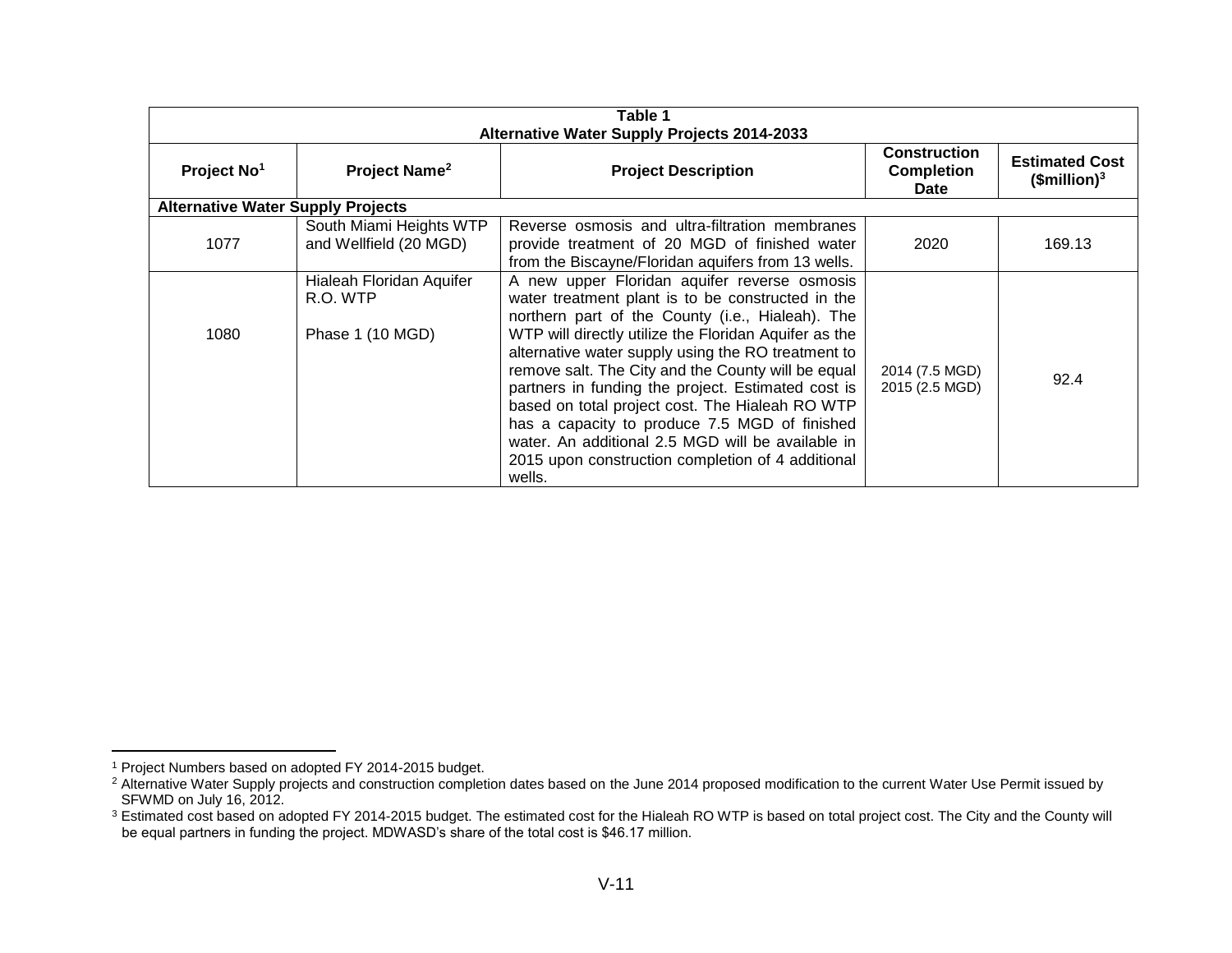## **Monitoring Program**

This section of the Element outlines the substantive components of Miami-Dade County's monitoring program pertinent to the objectives, policies and parameters referenced elsewhere in this Element.

## **Water and Sewer Monitoring and Evaluation Program**

In practice, the use of quantitative measures of objective implementation is preferred to individual policy evaluation. The following measures are recommended for use in monitoring the objectives proposed in this report for the Water and Sewer Subelement. These measures were selected based on their ability to represent overall achievement of an objective and on their ease and economy in collection, recording, and evaluation. At least one measure is recommended for each objective, and one alternative measure is recommended for several objectives. The alternative measure is recommended for those objectives where none of the primary measurements recommended are available from existing data sources in Countywide circulation at the time of the report. The alternative measurement, if suggested, will always be based on an existing data source.

**Objective WS-1**. Planning and provision of water and sewer services in concert and conformity with the County's Land Use Element of the CDMP.

Recommended measurement for potable water and sanitary service: geographic area outside of the Urban Development Boundary (UDB) served by water and sewer each year.

Alternative measure for potable water: miles of water mains greater than 6 inches in diameter which exist outside of the UDB. Alternative measure for sanitary sewer: miles of sewer force mains which exist outside of the UDB. Source of alternative measure: Miami-Dade Water and Sewer Department Water and Sewer Atlases. It should be noted that the alternative measurements will overestimate system development outside of the UDB, as they will count water and sewer mains located outside the UDB, but not used for local service. The use of the alternative measurements will have to correct for this bias.

**Objective WS-2**. Implementation of procedures to ensure adequate facilities and correct system deficiencies, including Level of Service (LOS) standards for Water and Sewer services.

The achievement of the LOS standards is their own monitoring measures. For the entire objective, the following measures are recommended: treatment plant capacity for the system (water and sewer); reserve capacity of raw and treated water (water); amount of areas of inadequate fire flow (water). Treatment plant capacity is monitored and published by WASD regularly, and does not require an alternative. Other alternative measures include percent water unaccounted for, ratio of peak demand to average demand, treatment plant capacity for individual treatment plants.

**Objective WS-3.** Provision of capital improvements to the water and sewer systems in conformity with applicable plans and the Capital Improvements Element (CIE) of the CDMP.

The measurements recommended are the list of capital projects included in the Capital Improvements Element and completed projects.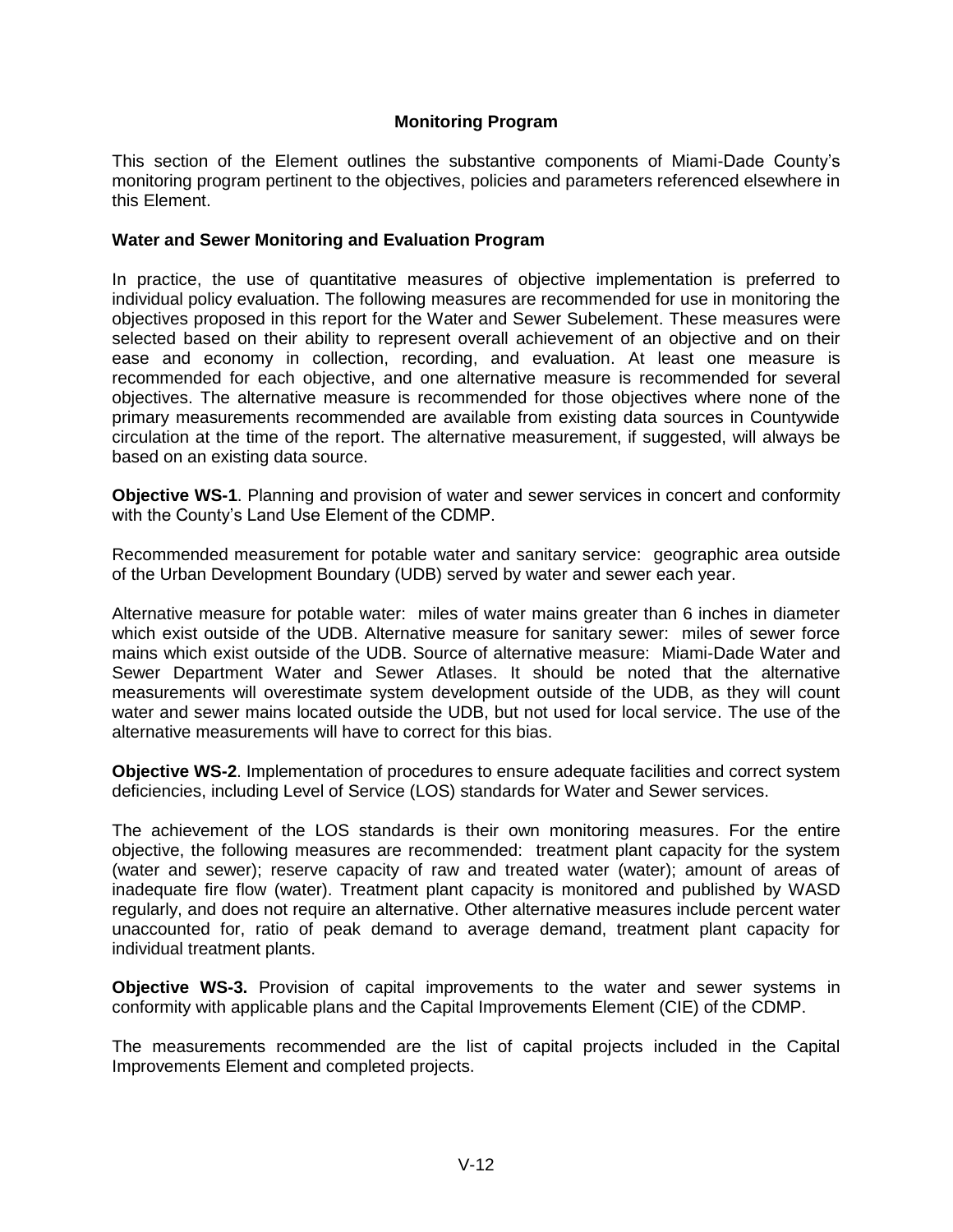**Objective WS-4.** Reduction in the use of septic tanks and other private wastewater treatment facilities.

Recommended measurements include: proportion of septic tank permits issued that are for new septic tanks as opposed to septic tank abandonments; number of non-residential septic tanks and other private treatment facilities, unsewered and developed areas with wellfield protection areas; number of IW (industrial wastewater) permits; number of conversions by permit from septic tank system to central system per year or any given period; and location of existing septic tanks in areas of the County at higher risk of malfunction due to climate change impacts such as higher groundwater levels and increased storm surges.

**Objective WS-5.** Initiation and maintenance of water conservation programs.

Recommended measurements include: average water use per capita; percent water unaccounted for; peak day to average day water demand ratio; amount of water and wastewater that is reused or reclaimed within Miami-Dade County on an annual basis. This data is published annually by WASD so no alternative measure is recommended.

**Objective WS-6.** Expansion of traditional and innovative sources of raw water.

Recommended measures include: reserve capacity of raw water and capacity of the aquifer storage and recovery system, and other future innovative projects once implemented as specified in the County's Water Use Permit. No alternative measurements are recommended.

**Objective WS-7.** Development and maintenance of a Water Supply Facilities Plan.

Recommended measurements include: Consistency between the water supply projects identified in the Water Supply Facilities Work Plan and those listed in Miami-Dade County's Water Use Permit(s), the *Lower East Coast Regional Water Supply Plan*, and the Capital Improvements Element of the CDMP. A second measure would be a comparison of the projected 20-year water demands with the projected water supply projects identified in the Work Plan.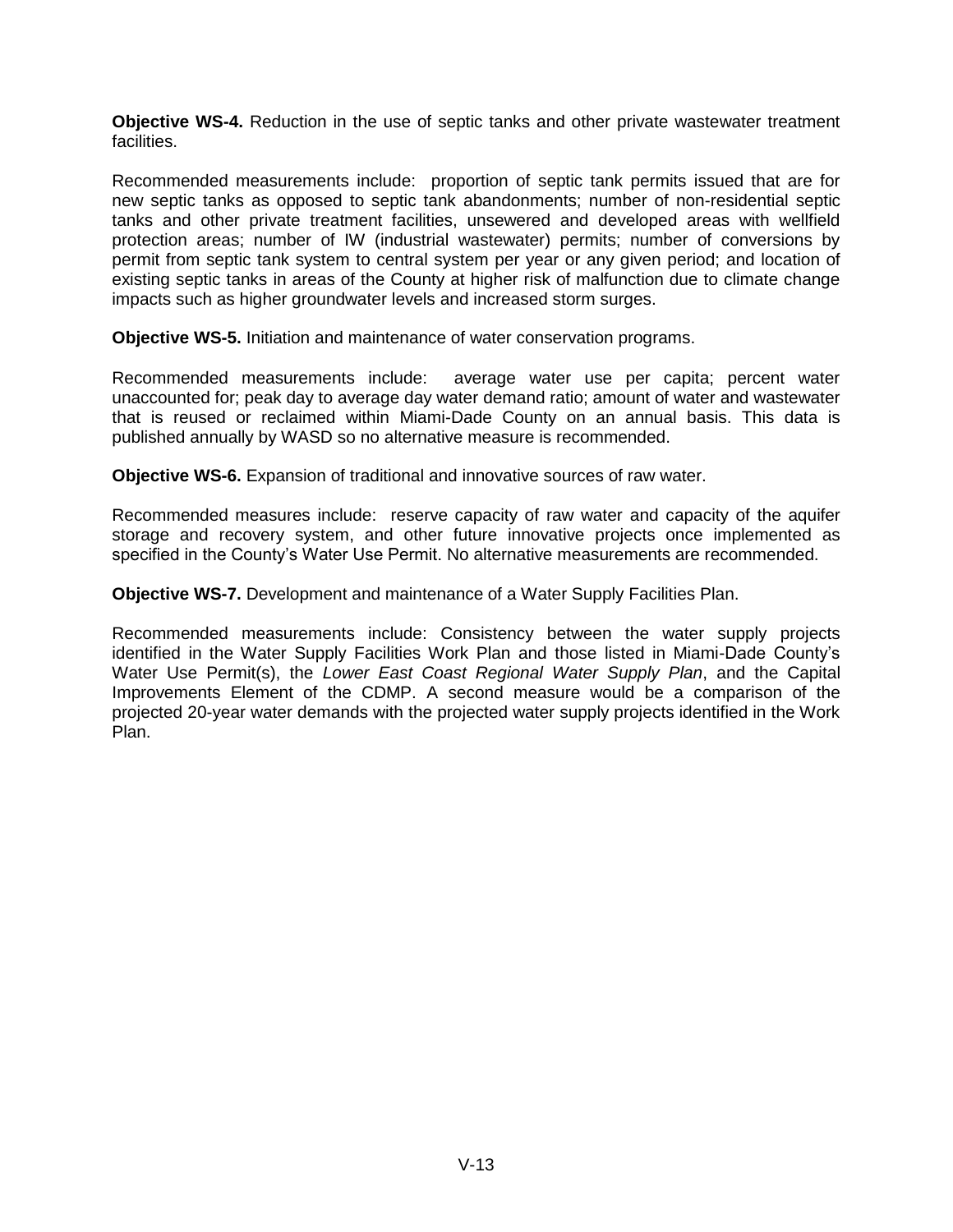## **GOAL**

**PROVIDE AN INTEGRATED SOLID WASTE MANAGEMENT SYSTEM IN CONFORMITY WITH FEDERAL, STATE AND COUNTY LAW THAT PROVIDES OUR CUSTOMERS WITH EXCEPTIONAL WASTE COLLECTION, RECYCLING AND DISPOSAL SERVICES WHICH PROMOTE PUBLIC HEALTH, SANITATION, ENVIRONMENTAL PROTECTION, OPERATIONAL EFFICIENCY, BENEFICIAL LAND USE AND GROWTH PATTERNS AND IS FUNDED THROUGH FAIR AND EQUITABLE MEANS.**

## **Objective SW-1**

**In order to serve those areas where growth is encouraged and to discourage urban sprawl, the County shall plan and provide for solid waste disposal services on a countywide basis as provided for in this subelement in conformance with the future land use element of the Comprehensive Development Master Plan (CDMP).**

## **Policies**

- SW-1A. The area within the Urban Development Boundary of the adopted Land Use Plan Map shall have the first priority in the provision of County solid waste management, and for committing financial resources to these services. Future development in the designated Urban Expansion Area shall have second priority in planning or investments for these services. Provision of County solid waste facilities outside of these areas shall be avoided, except where essential to eliminate or prevent a threat to public health, safety, or welfare.
- SW-1B. Groundwater protection systems shall be incorporated into the design of new solid waste disposal facilities to ensure the protection of groundwater quality. When locating new solid waste disposal facilities, sites over salt-intruded groundwater shall be preferred to sites over potable groundwater. New facilities may be permitted to locate over groundwater of potable quality where it can be shown that the use of sites over salt-intruded areas is precluded because of existing development, environmental protection requirements, and economic or logistical constraints.
- SW-1C. Miami-Dade County shall use all practical means to assure that land in the vicinity of solid waste disposal facilities is developed for a use that is compatible with the operation of said facilities. The County shall discourage changes to the Land Use Plan Map or land development regulations which would permit land uses that are incompatible with the continued operation or planned expansion of these facilities. Residential uses shall be considered incompatible with these public facilities where spillovers, particularly noise and odor, can reasonably be expected.

## **Objective SW-2**

**The County will implement procedures to ensure that any existing solid waste system deficiencies that may exist are corrected and that adequate system capacity is available to meet future needs.**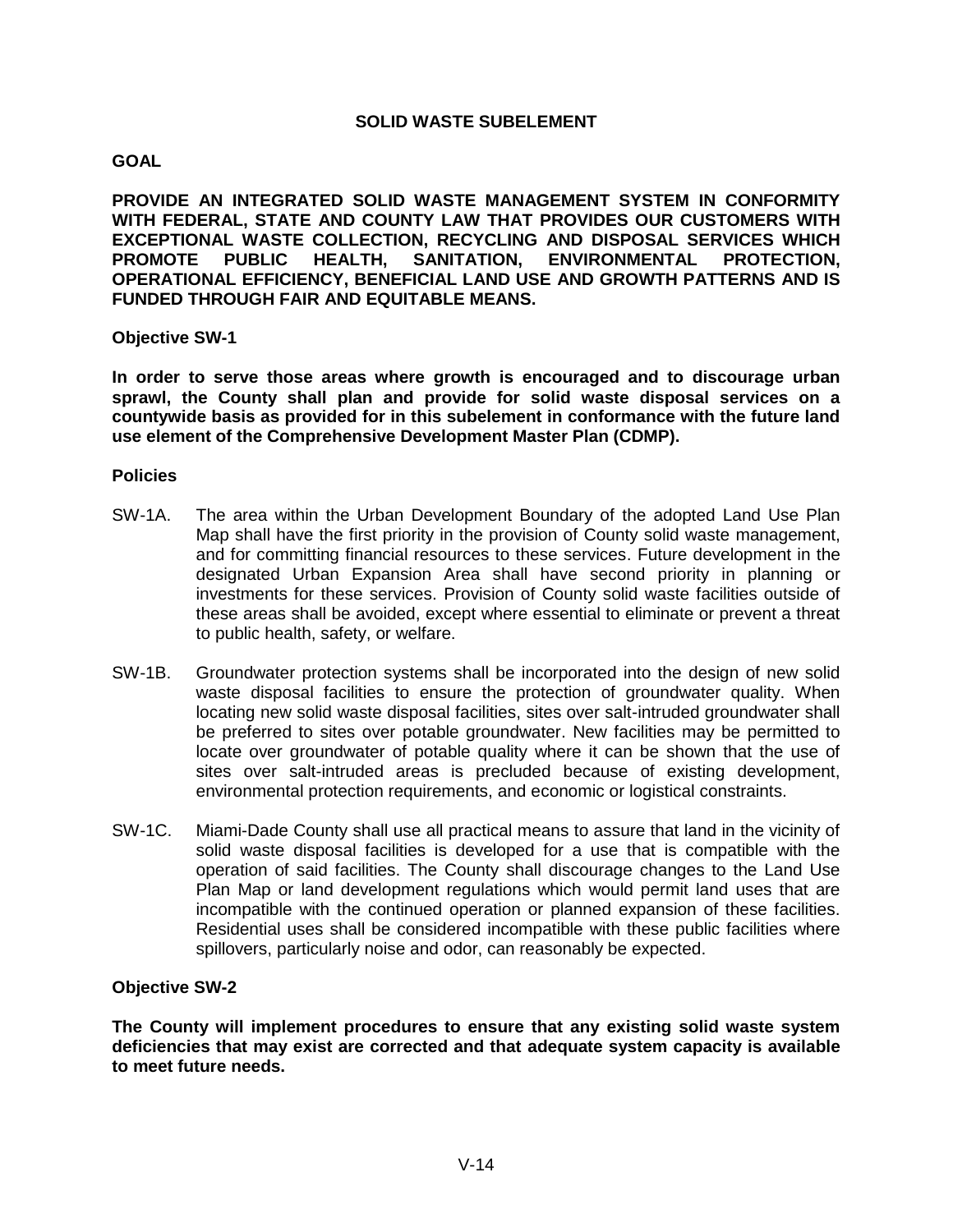## **Policies**

- SW-2A. The County Solid Waste Management System, which includes County-owned solid waste disposal facilities and those operated under contract with the County for disposal, shall collectively maintain a solid waste disposal capacity sufficient to accommodate waste flows committed to the System through long-term interlocal agreements or contracts with municipalities and private waste haulers, and anticipated non-committed waste flows, for a minimum of five (5) years.
- SW-2B. Except as provided by Objective SW-1 and the supporting policies, no development order authorizing new development or a significant expansion of an existing use shall be issued for any area of the County which is served by a solid waste facility which does not meet the standard in Policy SW-2A or will not meet these standards concurrent with the completion of the development. In any case where the federal, state, or County standards referenced in Policy SW-2A are revised, a reasonable time for compliance with the new standards shall be allowed.
- SW-2C. Miami-Dade County shall maintain procedures and programs to monitor the solid waste system levels of service.

## **Objective SW-3**

**The County will provide an adequate level of service for solid waste facilities to meet both existing and projected needs as identified in this plan through implementation of those projects listed in the Capital Improvements Element. All improvements for replacement, expansion or increase in capacity of facilities shall conform with the adopted policies of this Plan including level of service standards for the facilities.**

- SW-3A. Solid Waste improvements will be evaluated for funding in accordance with the following general criteria:
	- 1) Improvements which are necessary to protect the health, safety and environmental integrity of the community, consistent with the policies of this Plan and applicable federal, state and County regulatory requirements.
	- 2) Improvements which are necessary to meet existing deficiencies in capacity or in performance. These include the retrofit of deteriorating facilities which fail or threaten to fail to meet health, safety or environmental standards.
	- 3) Improvements which promote the recycling or reuse of materials prior to disposal.
	- 4) Improvements which extend service to previously unserved developed areas within the Urban Development Boundary (UDB).
	- 5) Improvements which have been identified in adopted functional plans and address system details which are beyond the scope of the comprehensive plan for solid waste and are consistent with the goals, objectives and policies of the comprehensive plan.
	- 6) Cost-effective improvements to expand capacity, maximize operational efficiency, and increase productivity.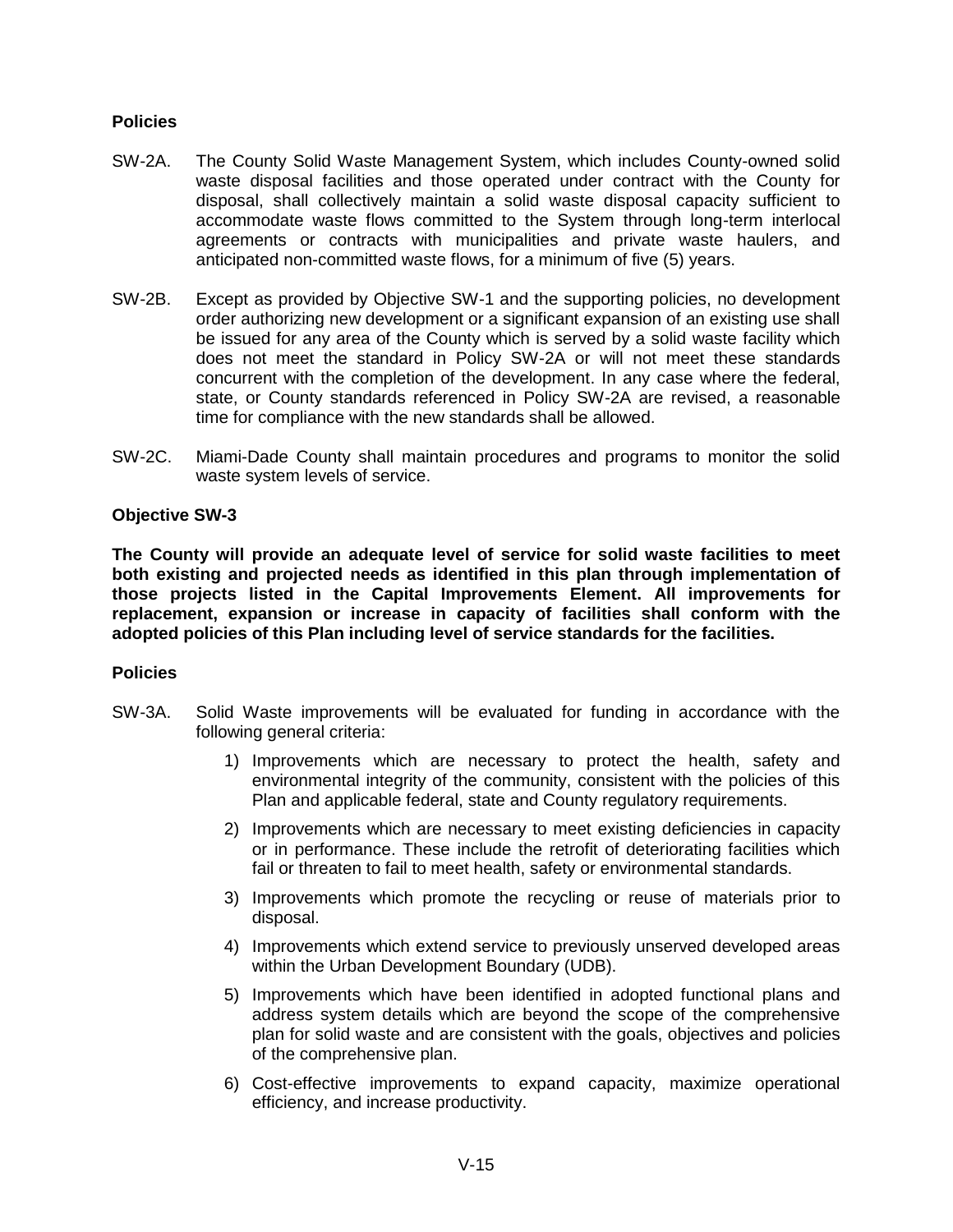- SW-3B. All capital improvements to the County's Solid Waste Management system will be undertaken in conformity with the schedule included in the Capital Improvements Element.
- SW-3C. All capital improvements to the County's Solid Waste Management system will be undertaken in accordance with applicable state, federal, and County environmental regulations.
- SW-3D. Miami-Dade shall maintain procedures and requirements as needed to assure that all development, regardless of size, contributes its proportionate share of the cost of providing solid waste facilities necessary to accommodate the impact of the proposed development.

**Miami-Dade County shall provide for the management of solid waste in a manner which places a high priority on the maintenance of environmental quality and community quality of life, with emphasis on recycling and waste reduction.**

- SW-4A. All Miami-Dade County solid waste disposal facilities shall be developed and operated to:
	- 1) Meet all applicable federal, state, and County environmental health and safety rules and regulations;
	- 2) Minimize adverse human and natural environmental impacts;
	- 3) Optimize capital and operating efficiencies;
	- 4) Minimize environmental and economic risk.
- SW-4B. Unless economically prohibitive, Miami-Dade County shall reduce the amount of waste disposal through recycling programs or other alternative solid waste management strategies. The County Waste Management System shall reduce the amount of municipal solid waste that would be disposed of within the County and maintain a recycling rate consistent with the requirements of the Florida State Solid Waste Management Act.
- SW-4C. Miami-Dade County shall promote the establishment and expansion of markets for products and materials created from recycled wastes through cooperative state and federal efforts, County purchasing policies, and by encouraging the purchase of such products by County vendors, clients and citizens.
- SW-4D. Miami-Dade County shall strive to reduce the per capita generation of solid waste by encouraging the use of waste reduction technologies and recyclable packaging materials, to the extent possible.
- SW-4E. Miami-Dade County shall minimize the amount of yard trash disposed of in landfills through the development of alternative means that include encouraging, among other innovative programs, mulching or composting of yard waste or its diversion to a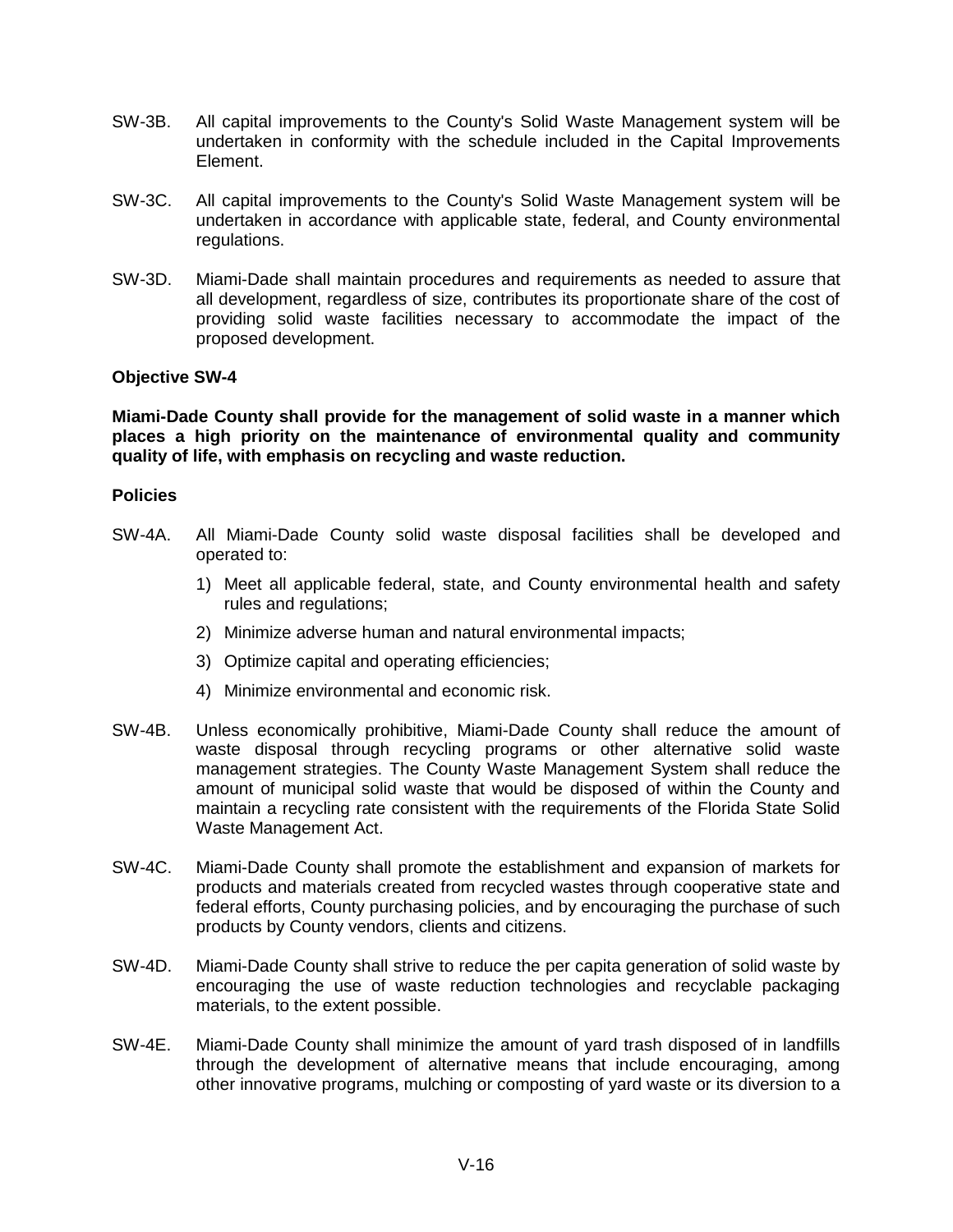biomass fuel, and diversion or composting of biodegradable materials other than yard waste.

SW-4F. To facilitate recycling and the proper disposal of solid waste by the general public, the County's Neighborhood Trash and Recycling Centers for receiving trash and recyclables should be conveniently located throughout the unincorporated area. Such facilities should be located within a five-mile distance of residential areas within the UDB and, where feasible, concentrations of exurban populations. Such sites are preferably located in industrial areas convenient to residential users but may be located in any Land Use Plan map category, except Environmental Protection areas, consistent with the Land Use Element. When located in the immediate proximity of residential neighborhoods, sites for such facilities should include sufficient additional area to buffer the residential area from impacts.

## **Objective SW-5**

**Miami-Dade County shall provide for the safe and efficient disposal of wastes through the development and maintenance of an integrated solid waste disposal system utilizing proven technologies, appropriate regulation, and equitable and responsible financing practices.** 

- SW-5A. Miami-Dade County shall seek to achieve a balanced program of solid waste disposal which will include recycling, resources recovery, and landfilling, based on a Solid Waste Management Master Plan approved by the Board of County Commissioners, as amended from time to time.
- SW-5B. Miami-Dade County shall provide for solid waste disposal facilities within the County through the continued development and management of a single consolidated system and shall discourage the establishment of disposal facilities not integrated into this system.
- SW-5C. To assure that the capacity of the solid waste disposal system is used in a manner that will maximize the benefits for all of Miami-Dade County, the Public Works and Waste Management Department (PWWM) shall not permit such capacity to be diminished by accepting waste generated outside the disposal system unless authorized by formal agreement when acceptance of such waste is in the best interests of the citizens of Miami-Dade County.
- SW-5D. Miami-Dade County shall provide for equitable and responsible financing of disposal system costs, to be met through a combination of direct user fees, environmental protection fees, and capacity-related fees, in accord with benefits received, without County general fund subsidy. The exception would be when the solid waste services provide a corresponding benefit to the general community, rather than exclusively or principally to the solid waste system users paying the fees, in which case the general community should fund the cost. In addition, revenues may be bonded as needed to maximize financial benefits to the entire community.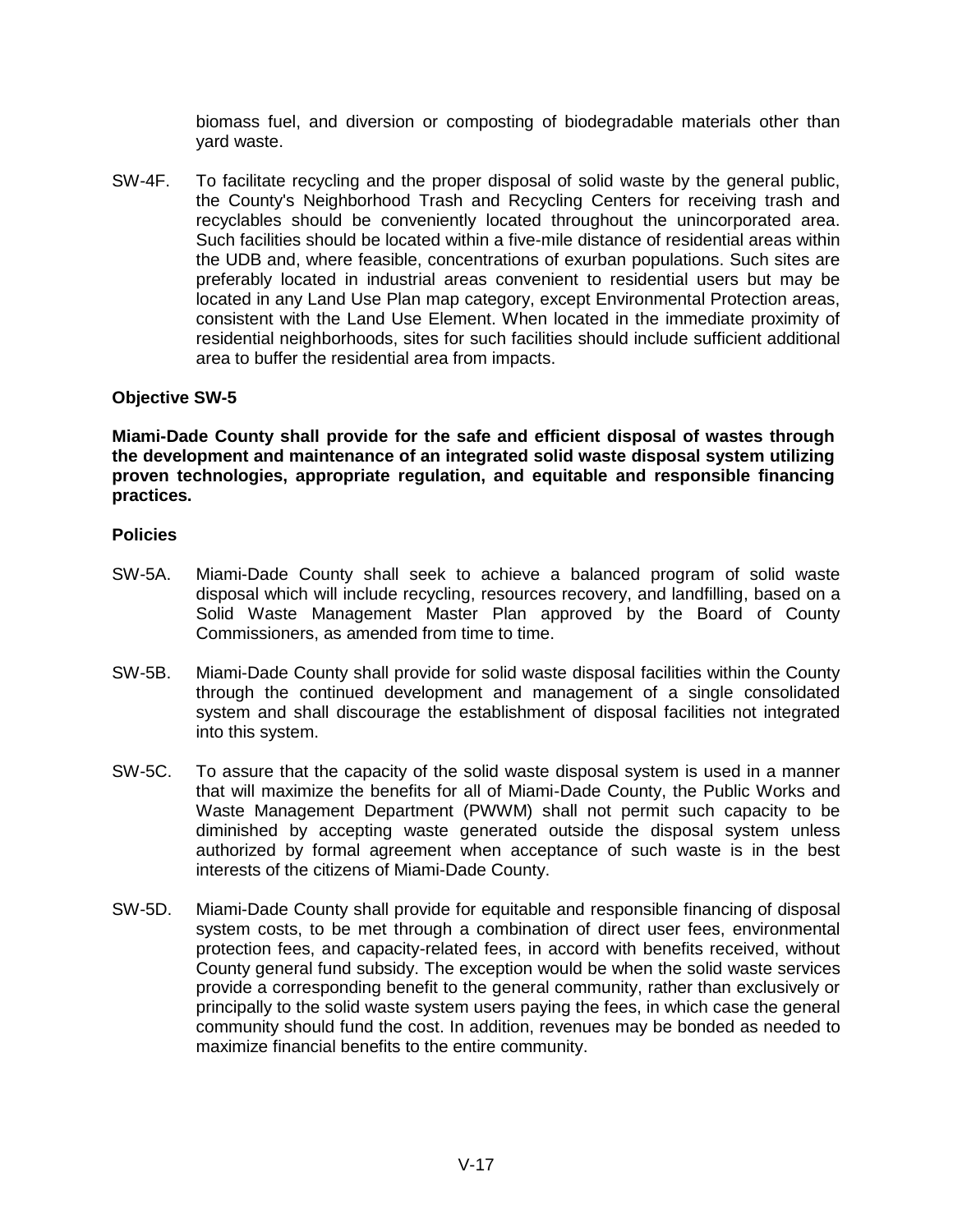**Substantially reduce or minimize the amount of household chemical wastes and used motor oil that are disposed of in an unsafe or improper manner.**

#### **Policies**

- SW-6A. Develop and implement a household chemical waste management program to achieve compliance with the provisions of Section 403.7265, F.S.
- SW-6B. Miami-Dade County shall promote the installation of sufficient facilities into the County's Neighborhood Trash and Recycling Centers to accommodate the safe deposit of used motor oil by households in moderate quantities.
- SW-6C. Miami-Dade County shall seek funding and cooperation from the Florida Department of Environmental Protection to provide a means of disposal for special wastes.
- SW-6D. Miami-Dade County shall seek to develop funding to establish a comprehensive public education program to highlight the problems of household chemical waste and improper special waste disposal.
- SW-6E. Miami-Dade County shall encourage public and private organizations which currently collect and recycle used motor oil and lead acid batteries to accept moderate quantities of used motor oil and lead acid batteries from households for recycling.

## **Monitoring Program**

This section of the Element outlines the substantive components of the monitoring program pertinent to the objectives, policies and parameters referenced in this subelement. The objectives provided in this document are a brief summary of the overall concept for monitoring and evaluation.

## **Solid Waste Monitoring and Evaluation Program**

**Monitoring**. The collection and update of appropriate baseline data to evaluate performance against the level of service standard and to measure the achievement of objectives is an existing process administered by the Solid Waste Disposal Program in its day-to-day operations.

Data regarding the volumes of waste processed at the various facilities and facility types is collected as an integral part of the accounting and billing function. All waste delivered to Solid Waste Disposal is charged a fee based on tonnage through the use of fully automated electronic scales at all sites. In addition, all intra-system transfer deliveries are also recorded. This data is available on a continuous monthly basis. Where demonstration projects have been undertaken, decisions to continue, expand, or curtail such projects should be made only after a thorough assessment of each project has been made. Existing solid waste demonstration projects should be evaluated over a minimum of two years, before the project is discontinued or alternative projects are considered.

In practice, the use of quantitative measures of objective implementation is preferred to individual policy evaluation. The following measures are recommended for use in monitoring the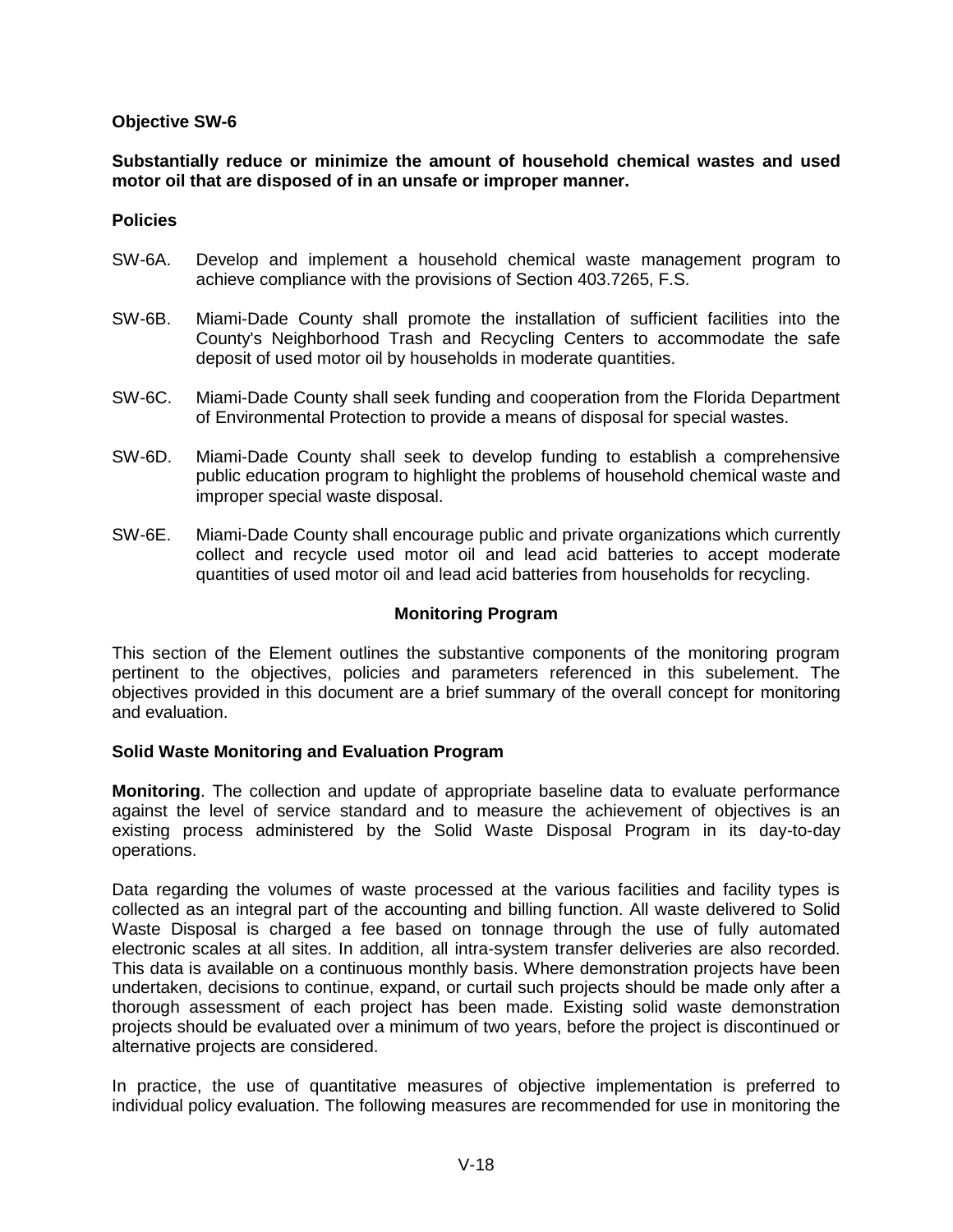objectives for the Solid Waste Subelement. These measures were selected based on their ability to represent overall achievement of an objective and on their ease and economy in collection, recording, and evaluation. At least one primary measure is recommended for each objective, and in some cases an alternative measure is provided. If at any time the information typically used or available is unsuitable or insufficient to evaluate a primary measure, the alternative measure is recommended for those objectives where none of the primary measurements recommended are available from existing data sources in Countywide circulation. The alternative measurement, if suggested, will always be based on an existing data source.

**Objective SW-1**. Planning and provision of solid waste services in concert and conformity with the County's Land Use Element of the CDMP.

Recommended measurements include:

- 1) Development of solid waste facilities in a) the urban expansion area and b) outside the UDB;
- 2) Land use map changes that are incompatible with solid waste facilities;
- 3) Land development regulations that are incompatible with solid waste facilities.

Alternative measure for solid waste: area outside of the UDB served by Miami-Dade County collection services. Source of alternative measure: Miami-Dade Public Works and Waste Management Department (PWWM) diagram or chart of solid waste collection routes, using Geographic Information Systems (GIS) when available.

**Objective SW-2.** Implementation of procedures to ensure adequate facilities and correct system deficiencies, including Level of Service (LOS) standards for solid waste management services.

Recommended measurements include:

- 1) Achievement of LOS standard based on annual capacity analysis filed with the County Regulatory and Economic Resources Department.
- 2) Annual amount of waste disposed of or processed at each County disposal facility in comparison to the design capacity of each facility.
- 3) Coordination with the Capital Improvement Element to ensure capacity and performance improvements are made to prevent system deficiencies.

Because the information is monitored in the course of routine operations by the PWWM, no alternative measures are proposed.

**Objective SW-3**. The identification and value of solid waste management capital projects, including the anticipated capacity addition as a part of the design of each new and existing facility, and source of funding listed in the Miami-Dade County Capital Budget and in the CIE.

Implementation of capital projects to meet existing and future needs.

**Objective SW-4.** Use of the solid waste management system to promote environmental quality and community quality of life.